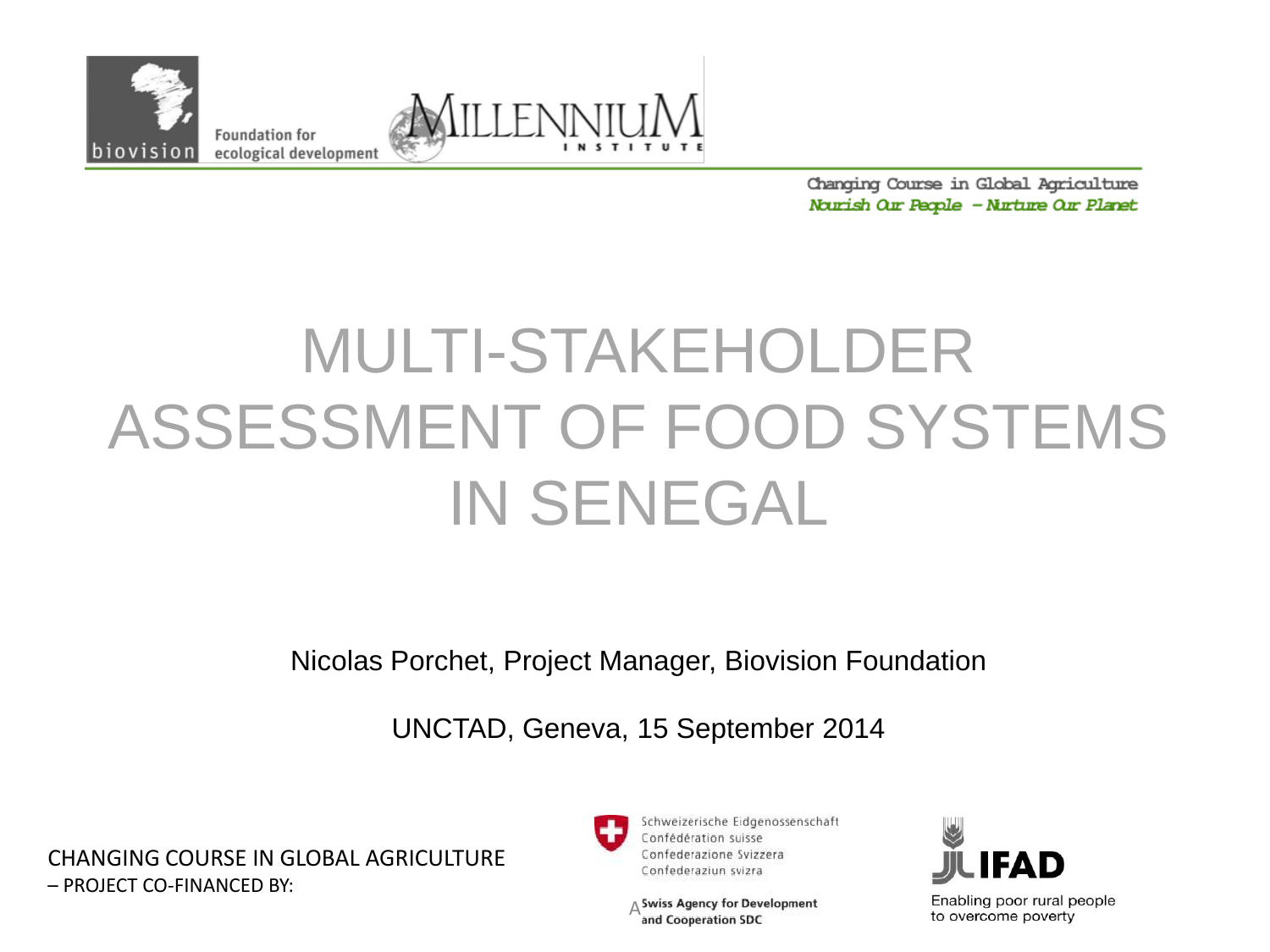#### **CHANGING COURSE IN GLOBAL AGRICULTURE**

**«The Future We Want» (Rio+20 Declaration) recognised:**

**§115 "We reaffirm the important work and inclusive nature of the Committee on World Food Security, including through its role in facilitating country-initiated assessments on sustainable food production and food security"**

A shift to sustainable agriculture and food systems **through knowledge and science informed policies**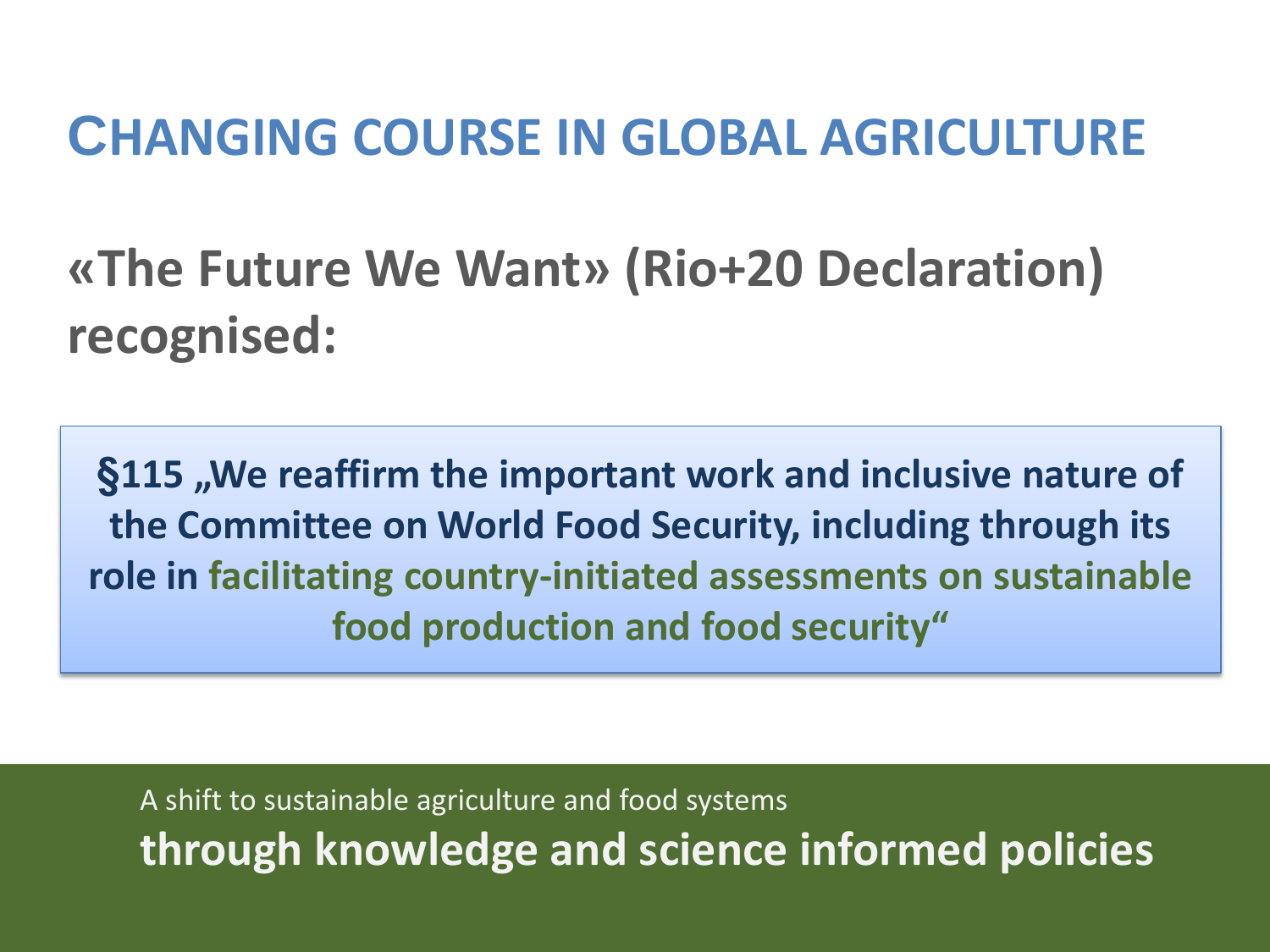### CHANGING COURSE IN GLOBAL AGRICULTURE THROUGH ADVOCACY AT THE POLICY LEVEL

**SUSTAINABLE DEVELOPMENT GOALS**

**COMMITTEE ON WORLD FOOD SECURITY** 

> **KENYA SENEGAL ETHIOPIA**

**New initiatives**

 $\triangleright$  CONDUCIVE INTERNATIONAL POLICY FRAMEWORK IS ADOPTED

 $\triangleright$  INTERNATIONAL FINANCIAL AND POLITICAL SUPPORT FOR THE SHIFT IS STRENGHTENED

 **COUNTRY-LEVEL POLICIES ARE ENDORSED SUPPORTED BY, MULTI-STAKEHOLDER ASSESSMENTS**

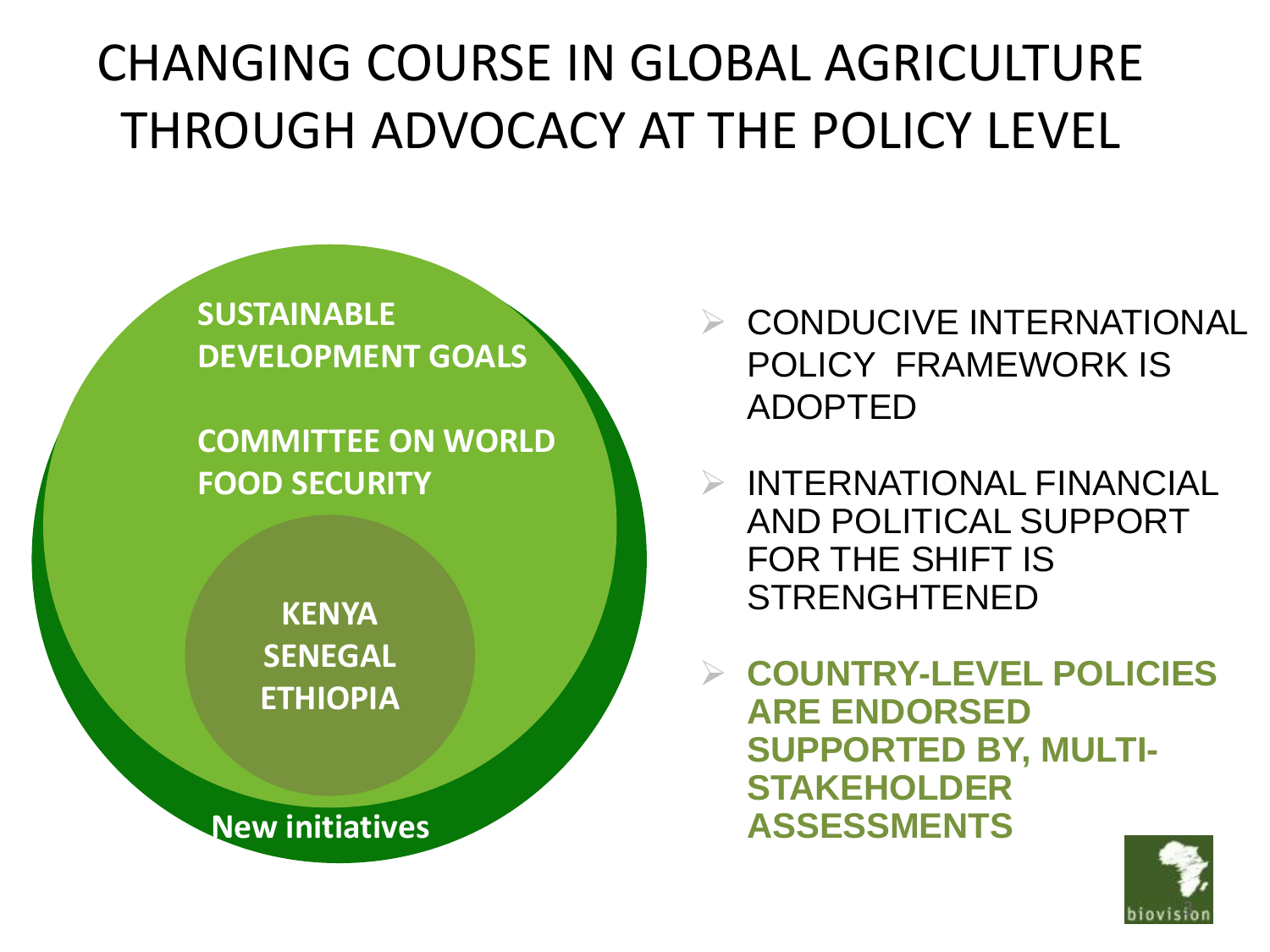### THE COMPLEXITY OF FOOD SECURITY: A POLICY CHALLENGE



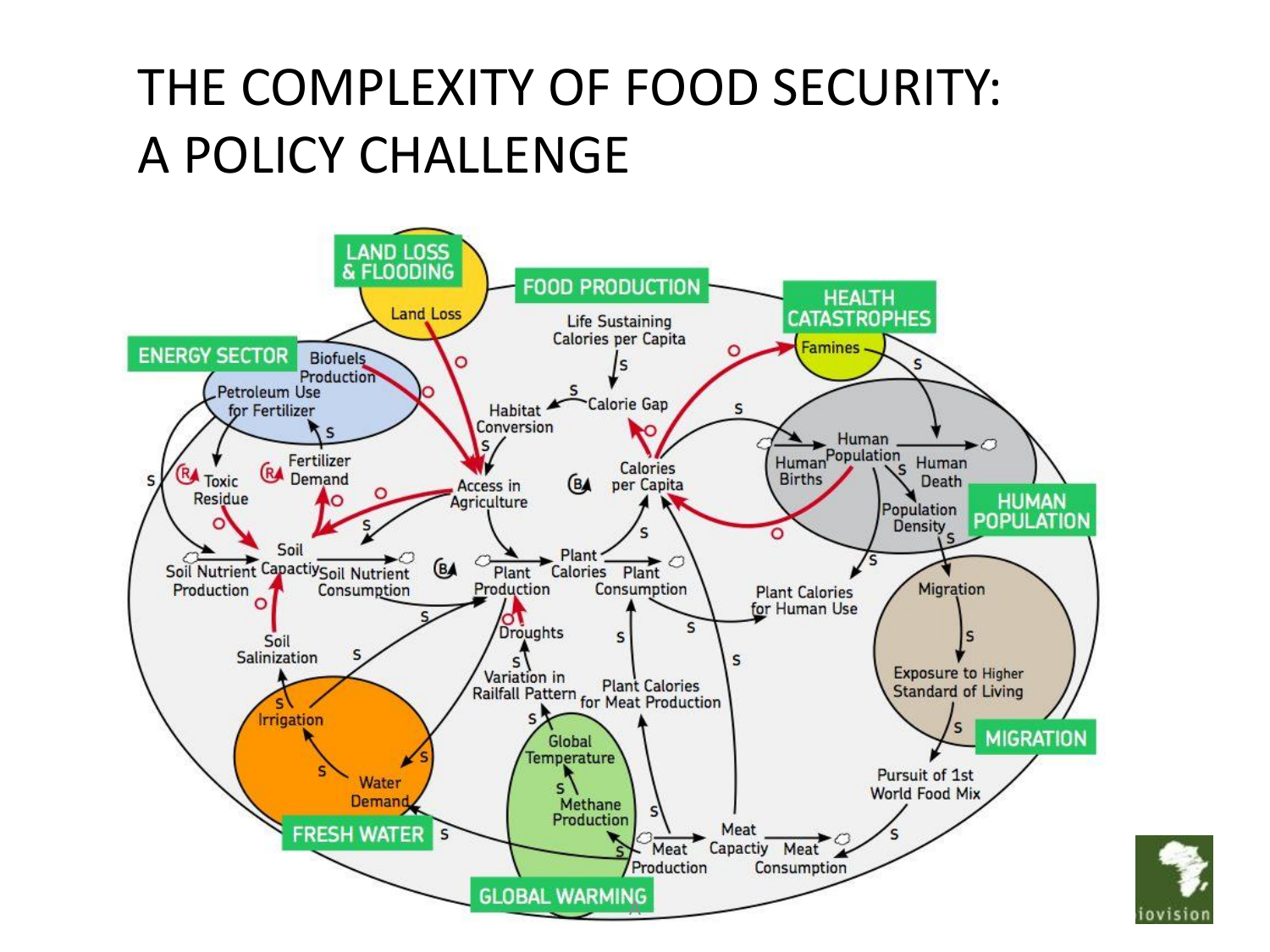### CONSTRUCTION OF THE MODEL AND DEVELOPMENT OF MULTI-STAKEHOLDER PROCESS



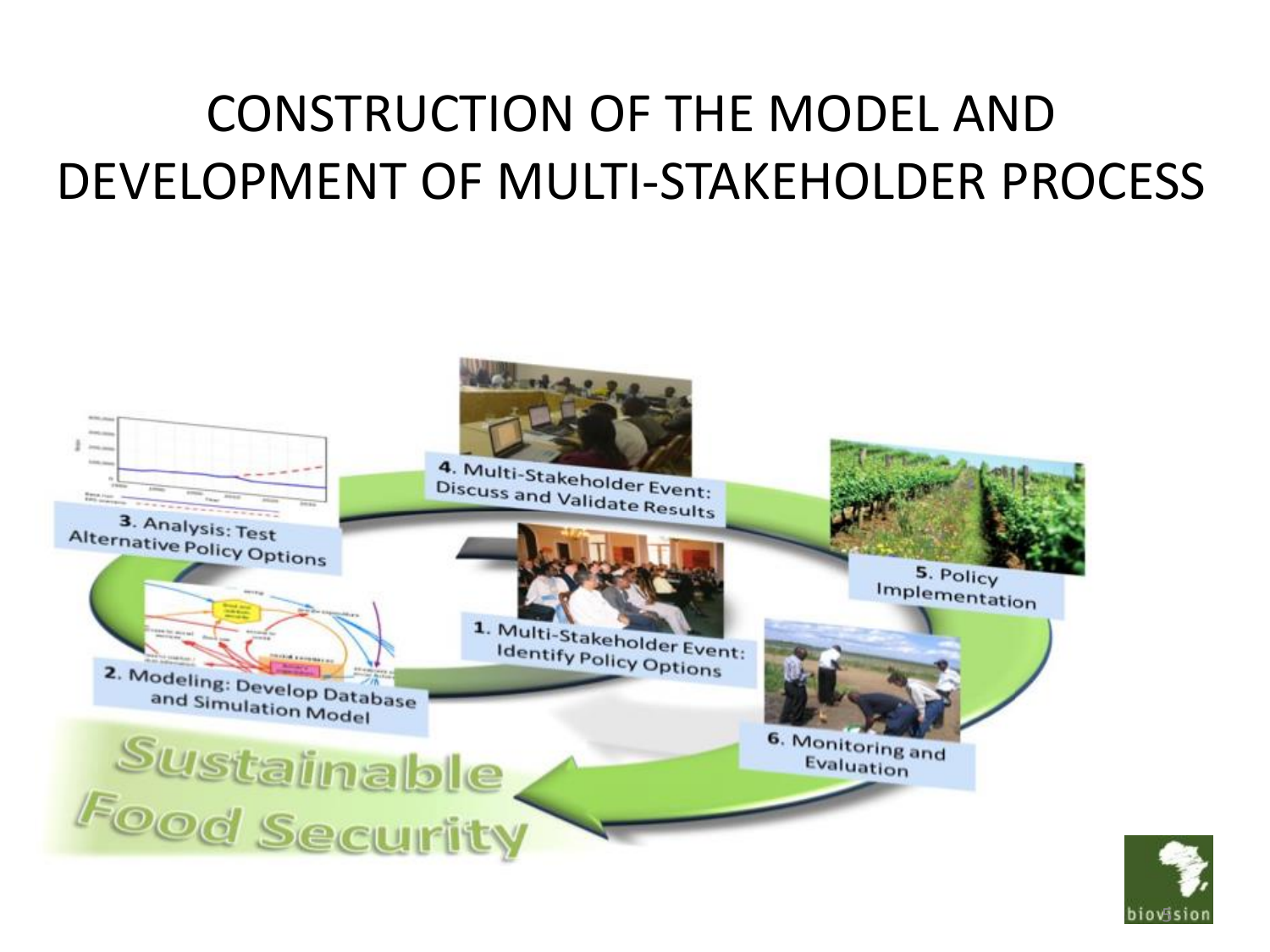#### **SUSTAINABILITY**

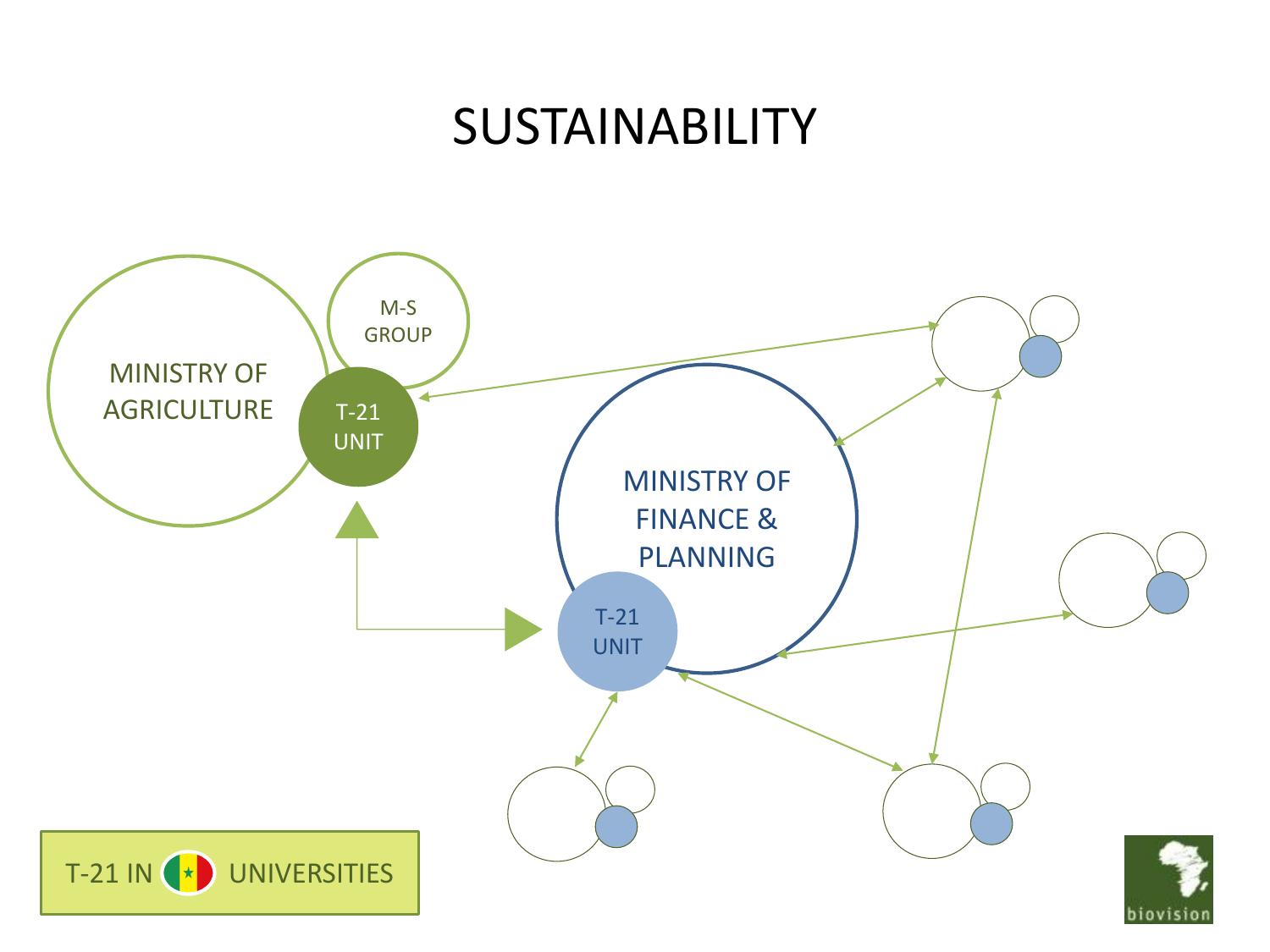#### PERSPECTIVES